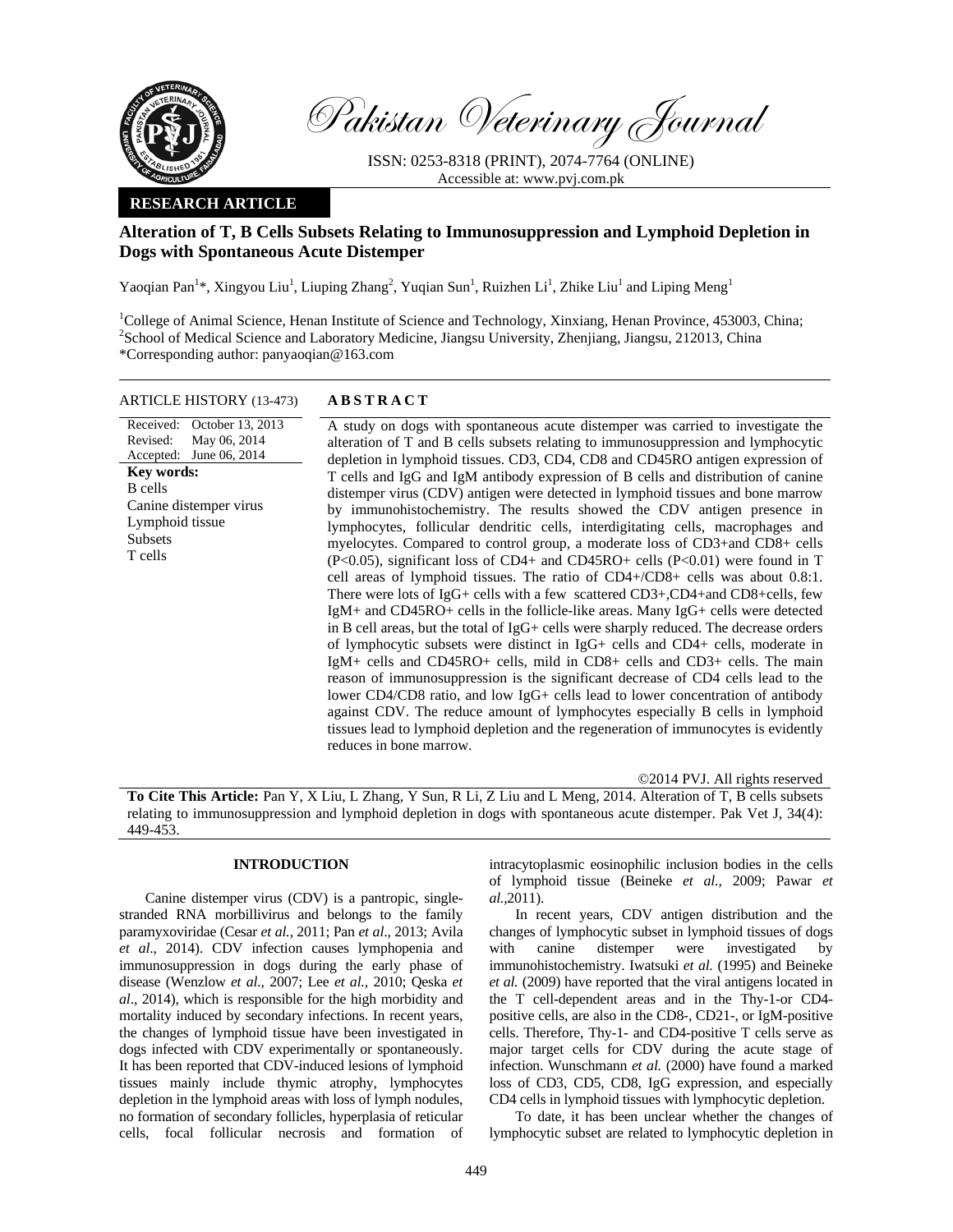lymphoid tissue and immunosuppression of dogs with CDV. In this study, the changes of T and B cell subsets and the pathogenesis of lymphoid depletion and immunosuppression were checked by immunohisto-chemistry in dogs spontaneously infected with CDV.

## **MATERIALS AND METHODS**

**Animal selection:** The 22 dogs used in this research were divided into two groups. The group 1 dogs (n=16, Nos. 1- 16) were suffering from spontaneous acute canine distemper diagnosed at the basis of anti-CDV monoclonal antibody and necropsy. The group 2 (control) consisted of equal healthy Beagles of both sexes with age of 6 months (n=6, Nos. 17-22).

**Tissue samples and sections collection:** The tissue samples of the bone marrow, tonsil, spleen, lymph node (including mandibular and mesenteric lymph node) and aggregate nodules were collected form animals at necropsy as paraffin tissue samples and frozen tissue samples. The 4µm thick paraffin sections were cut and stained with hematoxylin and eosin. The frozen tissue samples were immerged in OCT compound (Miles Scientific, Elkhart, IN) and frozen rapidly on metal plates in liquid nitrogen. Frozen tissues were cut at 5µm with a cryostat, mounted on Superfrost Plus slides, fixed with absolute acetone for 10min, air dried at room temperature and stored at -80°C.

**Immunohistochemisty:** The streptavidin-biotinylated peroxidase complex (sABC) methods were performed as per manufacturers' protocol. To demonstrate CDV nucleocapsid protein, sections were immersed in citrate buffer (pH6.0) and autoclaved. For demonstration of immunoglobulin G (IgG) and IgM, sections were pretreated by proteinase K for 30 minutes at 37°C, and then washed with TBS. Sections were then blocked in 3% normal goat serum in TBS for 30 minutes at room temperature. Thereafter, sections were incubated overnight at 4°C with the primary antibodies: anti-CDV mAb (1:1000 in 3% goat serum in TBS; DAKO EPOS), rabbit anti-goat CD3 (1:160, DAKO EPOS), Anti-CD45RO/HRP, anti-canine CD4 (1:100 in PBS) and CD8( 1:1000 in PBS, DAKO EPOS), rabbit anti-goat IgG and rabbit anti-goat IgM (1:800 in PBS; Kirkegaard and Perry Laboratories inc. UK). Sections were then incubated with secondary antibodies (biotinylated horse anti-mouse, biotinylated rabbit anti-rat, and biotinylated goat anti-rabbit; Vector Laboratories, Burlingame, California) for 30 min at room temperature. After visualization of the positive antigen-antibody reaction by 3,3'-diaminobenzidine (DAB: Vector Laboratory) sections were slightly counterstained with hematoxylin.

**Scoring and statistical analysis:** The degree of depletion in lymphoid tissues was evaluated semi quantitatively as follows: 4=normal tissue; 3=mild; 2=moderate and 1=severe depletion. Immunohistochemical determination of the expression on lymphoid cells was evaluated semi quantitatively, as follows: 0=no; 1=few; 2=some; 3=numerous positive cells; 4=nearly all cells positive. In each organ 10 randomly selected areas of each compartment were evaluated at high power by light microscopy. In order to compare groups, the SPSS17 statistical analysis software

was applied. A nominal significance levels of P<0.05 was performed in all cases.

#### **RESULTS**

#### **Histopathologic changes**

**Control dogs:** There were no microscopic lesion and distribution of CDV antigen in spleen, lymph nodes, bone marrow, tonsil, and aggregate nodules of control dogs.

**CDV infected dogs:** Compared with the control animals, the common pathologic changes in lymphoid tissues of infected dogs, with exception to bone marrow, lymphocytes were markedly depleted, no secondary lymphoid follicles were formed, germinal center was not clearly detected, reticular cell hyperplasia showed focal or diffuse sheets in all lymphoid tissues. Some eosinophilic inclusion bodies were found in cytoplasm and nucleus of lymphocytes, follicular dendritic cells and macrophages. In addition, each lymphoid organ had particular changes. In lymph nodes, the border of cortex and paracortical areas was not clear following the formation of follicle-like areas (Fig.1A). Residual lymphocytes were often scattered in atrophic cortex (P<0.01). Few lymphocytes were in subcapsular sinuses. In the spleen, white pulps showed distinct atrophy and the numbers of lymphocytes decreased (P<0.05). Tonsils clearly lacked the discernible primary lymph follicles. Some focal small lymphocytes, resemble follicular remnants were observed in lymphoid tissues of tonsil (P<0.01). In the aggregate nodules, both discrete and continuous lymph tissues (solitary and aggregated lymphatic follicles) were atrophied. A few of lymphocytes were scattered in the lamina propria of villi  $(P<0.05)$ . In bone marrow, many neutrophilic and monocytic metamyelocytes were detected. Some eosinophilic inclusion bodies were found in cytoplasm of lymphocytes, monocytes and neutrophilic promyelocytes and myelocytes (Fig. 1B).

CDV antigen was detected in all lymphoid tissues of infected dogs, especially in nucleus and cytoplasm of lymphocytes, follicular dendritic cells, interdigitating cells, macrophages and promyelocytes. CDV antigen was not observed in proliferating reticular cells and fibroblast. There were different changes in dissimilar lymphoid tissues. In lymph nodes distinct border was not observed between the cortex and medulla, CDV antigen was located in cortex and paracortical areas, especially near the capsule and trabecula areas (Fig. 2A). In spleen, the strong positive reaction was found in the cells of white pulp, periarterial lymphatic sheaths (PALS) (Fig. 2B) and around trabecula. In tonsil, the positive signals were displayed in epithelial cells of the tonsillar mucosa and glandular epithelium. In the region of the aggregate nodules, the positive cells were among the cells infiltrated in lamina propria of villi and the mucosa epithelium (Fig. 2C). In bone marrow, the positive reactions were mainly observed in promyelocytes and myelocytes (Fig. 2D).

## **Various antigens and IgG+ and IgM+ cells in lymphoid tissues**

**Control dogs:** There were a huge number of CD3 and CD4 antigens, but only a few CD8, CD45RO, IgG and IgM antigen in the paracortex, interfollicular zone and PALS of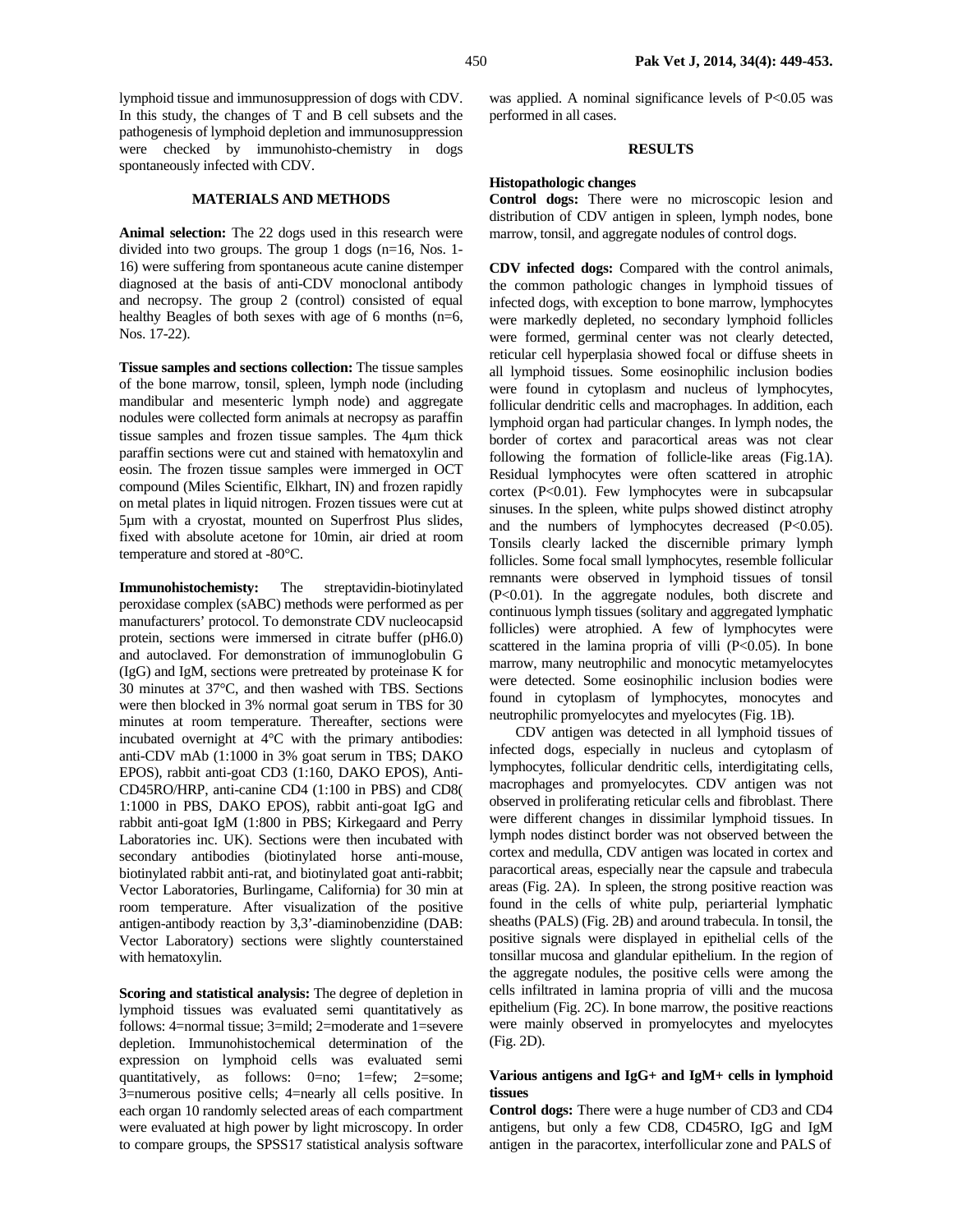

**Fig.1:** histopathological changes of lymph node and bone marrow. A) The border of cortex and paracortical areas is not clear following the formation of follicle-like areas. B) Some eosinophilic inclusion bodies (arrows) are present in cytoplasm of promyelocytes and myelocytes. HE staining.  $Bar=100 \mu m$  (A) and  $20 \mu m$  (B).



Fig. 2: Anti-CDV positive reaction in lymphoid tissues and bone marrow. A) A lot of CDV antigen positive cells in the cortex and paracortex of lymph nodes. B) A lot of CDV antigen positive cells in the white pulp and periarterial lymphoid sheaths. C) Strong positive CDV antigen expression is appeared in the cells located in lamina propria and the mucosa epithelium. D) CDV antigen positive reactions are mainly found in myelocytes of bone marrow. Anti-CDV staining. Bar=50 µm (A), 20µm (B & D) and 100µm (C).

T cell areas of lymphoid tissues. The CD4+/CD8+cell ratio was about 2:1. In B cell areas of lymphoid tissues, such as primary follicles and secondary follicles of splenic white pulp, lymph nodes, tonsil and aggregate nodules, there were a large number of IgG antigen, some of IgM, and CD4 antigen, a few CD8 and CD45RO antigen. The vast majority of lymphocytes expressed IgG, some IgM and single CD3and CD4 antigen in primary follicles and the mantle zone of secondary follicles of spleen, lymph nodes and aggregate nodules. In the dark and light zone of the



Fig. 3: Pathologic changes of lymphocytic subsets in lymphoid tissues. A) Lots of CD3+ cells mainly distributed in T cell areas. B) A lot of CD8+ cells mainly displayed around central artery in spleen. C) Many weakstaining IgG+ cells and IgG+-plasmocytes+ are detected in B cell areas and lymphoid sinus. D) Lots of CD3+ cells are observed around follicles-like areas in aggregate nodules and lamina propria. Anti-CD3 staining (A and D), anti-CD8 staining (B) and anti-IgG staining. Bar=50µm.

germinal center, weak IgG antigen reaction was detected in the majority of lymphocytes, but only weak IgM antigen expression was found in a few of lymphocytes. Some of CD4+, CD3+ and a few CD45RO+ cells were observed in the light zone. Moderate IgG+, mild IgM+, CD3 and CD4+ cells were found in bone marrow. CD3, CD4, CD8 and CD45RO expression were demonstrated on lymphocyte surface membranes. In addition, IgG and IgM antigen showed in some lymphocyte surface membranes and the cytoplasm of plasma cells. Some of lymphocytes and the large round cells (resembling macrophages) found at the cortico-medullary junction were stained by anti-CD4 mAb.

**CDV infected dogs:** Compared to controls a moderate loss of CD3+ (Fig.3A) and CD4+cells, significant loss of CD8+ cells  $(P<0.05)$  was found in T cell areas of lymphoid tissues. The CD4+/CD8+cell ratio was about 0.8:1. Few of IgG+ and IgM+ cells was observed in this zone. Some of macrophages located in the border on medullary sinus and diffuse lymphoid tissues were stained by CD45RO antibody. In spleen more CD3+ and CD8+ cells (Fig.3B), a few of CD4+ and CD45RO+ cells were mainly displayed in PALS, while some of them were scattered in splenic cord and white pulp-like areas. CD3+ cells were more than CD4+ and CD8+ cells in PALS. More CD3+ and CD4+ cells, few CD8+ cells were presented in bone marrow. In B cells areas of lymphoid tissues the follicles become the follicle-like areas. There were lots of IgG+ cells with a few of scattered CD3+,CD4+and CD8+cells, few IgM+ and CD45RO+ cells in the follicle-like areas. Many weakstaining IgG+ cells and IgG+-plasmocytes were detected in B cell areas (Fig. 3C), but the total of IgG+ cells was sharply reduced compare to controls (P<0.01). Some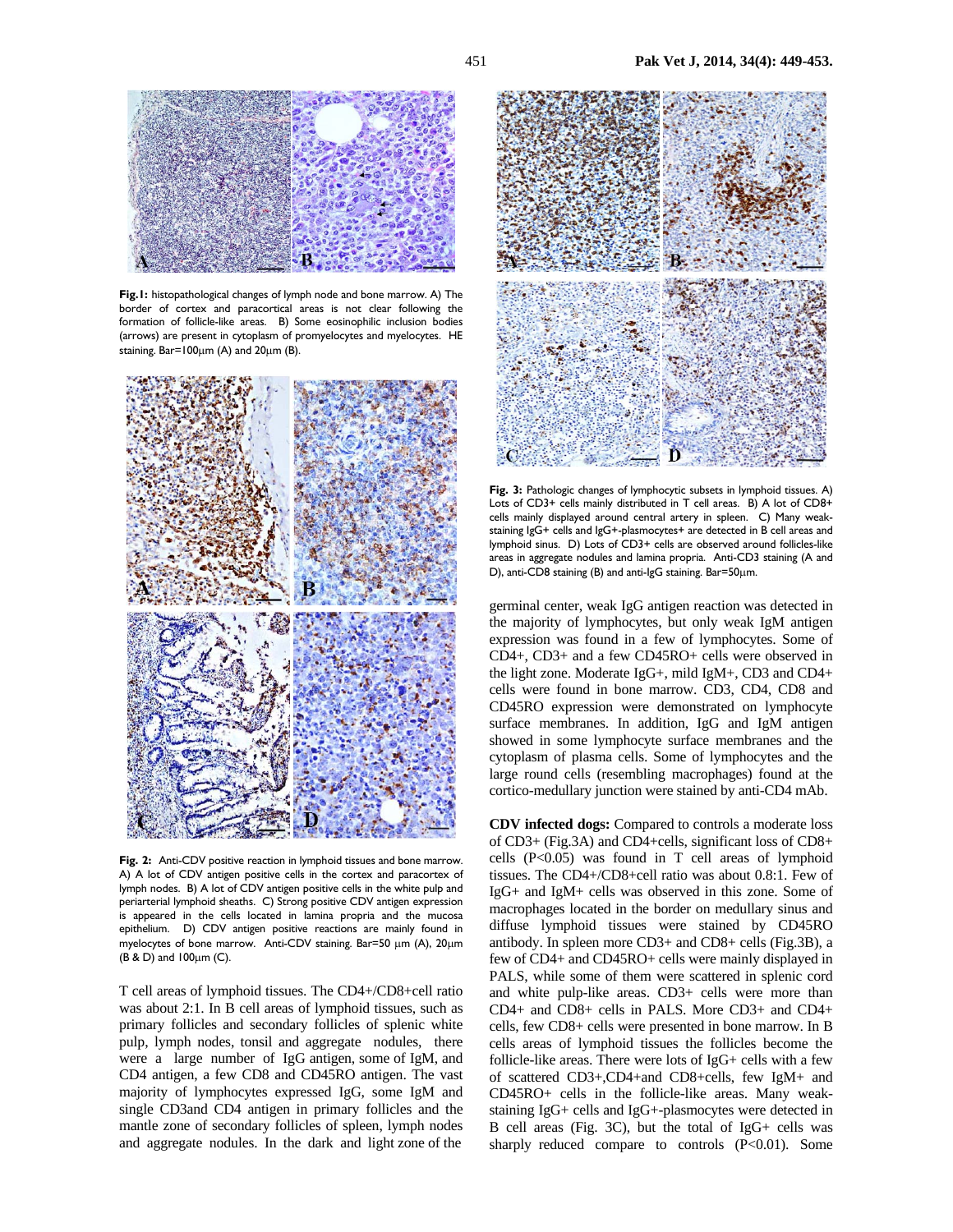plasma cells in medullary cord showed IgG+ or IgM+ positive reaction, respectively. CD3 and CD4 expression, except of the CD8 antigen were reduced in B cell areas compared to the control dogs (P<0.05). There was loss of follicles or follicle-like areas in three infected dogs. In spleen, some of IgG+, IgM+ cells were scatted in splenic cord and splenic sinus, especially along the trabecula. In aggregate nodules and tonsil, more IgG+, IgM+ and CD3+ cells (Fig.3D), a few CD4+ and CD8+ cells were detected in lamina propria of villi. A few IgG+ cells were found, but IgM+ cells were not observed in bone marrow.

## **DISCUSSION**

**Immunosuppression relating to T and B cell subsets:**  CDV-infected dogs usually have some special symptoms, such as leukopenia, lymphopenia, hypoproteinemia etc., which have been proved to have association with immunosuppression by numerous studies on the spontaneous or experimental cases. Beineke *et al.* (2009) reported that CDV is a lymphotrophic and highly immunosuppressive infectious agent and can causes a long lasting and profound inhibition and impairment of cellular and humoral immune functions characterized by immunosuppression, lymphocyte loss, and leucopenia. Though immunosuppression caused by CDV has been reported by many researchers, the mechanisms of immunosuppression are not too clear. According to our study the alteration of T and B cells subsets played an important role in the immunosuppression caused by CDV. It is known that CD4+ cell expresses Th cells, CD8+ cell represents Ts cells, CD45RO+ cell is relative to Tm cells, and normal CD4/CD8 ratio is responsible for humoral immune response. In present study, we found that in infected-CDV dogs the loss of CD4+ cells and CD45RO cells were more prominent than the loss of CD8+cells.The CD4+/CD8+cell ration (0.8:1) of dogs infected by CDV was lower than one of control dogs (1:1). How much is the CD4+/CD8+cell ratio in the normal dog? The ratio of 1.87:1, 1.6:1 and 3:1 was reported by Byrne (2000), Jin (2004) and Wunschmann (2000), respectively. Therefore, lower CD4+/CD8+cell ratio led to significant decrease of IgG cells and almost loss of IgM+ cells in lymphoid tissues of dogs with acute canine distemper. The diminution of IgG+ cells and IgM+ cells gave rise to the lower concentration of antibody against CDV. Lots of previous studies proved that the lower concentration of antibody against CDV is important reason to cause the immunosuppression. Steven *et al.* (1980) investigated hematologic changes of experimental animals and found that infected gnotobiotic dogs tended to have severe leucopenia because of lymphopenia. Decreased amount of serum protein was due to decreased concentrations of immunoglobulins. IgG and IgM values were too lower to be detected in fatally infected animals by Ig standards test. It has been very well known that IgG cells were the main component of B cells. IgG+ cells originated from IgG cells. The neutralization antibodies in blood, which could protect body from infection, were produced by IgG+ cells. Then, IgG cells depletion in lymphoid tissues was the basis to develop immunosuppression.

In general, the main reason of immunosuppression is that significantly decreased CD4 cells lead to the lower CD4/CD8 ratio and significantly reduced IgG+ cells arouse the lower concentration of antibody against to CDV. Additionally, decreased CD45RO+ cells and IgM+ cells may be prompt the development of immuno-suppression.

**Depletion of lymphoid tissues relating to T and B cell**  subsets: The depletion of lymphocytes, absence of secondary follicles, loss of primary follicles and formation of follicle-like areas in lymphoid tissues of dogs with CDV has been widely reported, but the reason that caused depletion of lymphoid tissues was still too unclear. Iwatsuki *et al.* (1995) reported that the diminished immune function in the early phase of the disease is associated with viremia and partially a consequence of lysis of lymphocytes. Although different lymphocyte subsets, such as T and B cells as well as macrophages become infected, CD4+lymphocytes are most frequently affected by CDV during the acute disease phase (Iwatsuki *et al.,* 1995). Accordingly, the loss of CD4+ cells in lymphoid organs prevail the depletion of CD8+ cells (Wunschmann *et al.,* 2000). During the acute phase of distemper, lymphopenia is characterized by a transient depletion of CD4+ helper T,  $CD8+$  cytotoxic T and  $CD21+$  B cells from the peripheral blood (Bismarck *et al.,* 2012). Reduced numbers of circulating immune cells in CDV might be a sequel of an impaired cellular output from primary and secondary lymphoid organs (Beineke *et al.,* 2009).

In this study, CDV antigen and some of intracytoplasmic or intranuclear eosinophilic inclusion bodies were detected in lots of T and B cells of lymphoid tissues and promyelocytes or myelocytes in bone marrow. Almost all of cells relating to immune were moderately (e.g. follicular dendritic cells and interdigitating cells and promyelocytes in bone marrow.) or strongly (lymphocytes in lymphoid tissues) decrease. Because lots of immune cells were infected by CDV the severe depletion of lymphoid tissues was happened in lymph nodes, spleen, tonsil, aggregate nodules and so on. Immunohisto-chemically, compared to controls a moderate loss of CD3+, and CD8+ cells, significant loss of CD4+ and CD45RO+ cells (P<0.01) were found in T cell areas of lymphoid tissues, but in B cell areas the total of IgG+ cells were sharply reduced. Taking one with another, The decreased orders of lymphocytic subsets were markedly in IgG+ cells and CD4+ cells, morderate in IgM+ cells and CD45RO+ cells, mild in CD8+ cells and CD3+ cells. CD3 cells represent total T cells and a great number of them were observed in lymphoid tissues. In a word, because amount of lymphocytes, especially B cells were reduced, the elimination of secondary follicles, loss of primary follicle and formation of follicle-like areas were appeared in the lymphoid tissues and leaded to markedly lymphoid depletion in dogs with CDV.

In addition, bone marrow also related to the depletion of lymphoid tissues. In previous study, histological examination of the bone marrow of CDV infected dogs revealed no or only non-specific changes, such as hypercellularity and granulocytic hyperplasia (Breuer *et al.,* 1998) or necrosis of hematopoietic cells (Baumgartner *et al.,* 1995). In our study a lot of impairment alterations were detected in bone marrow, such as intracytoplasmic and intranuclear inclusion bodies in promyelocytes and myelocytes strongly stained by anti-CDV antibody and